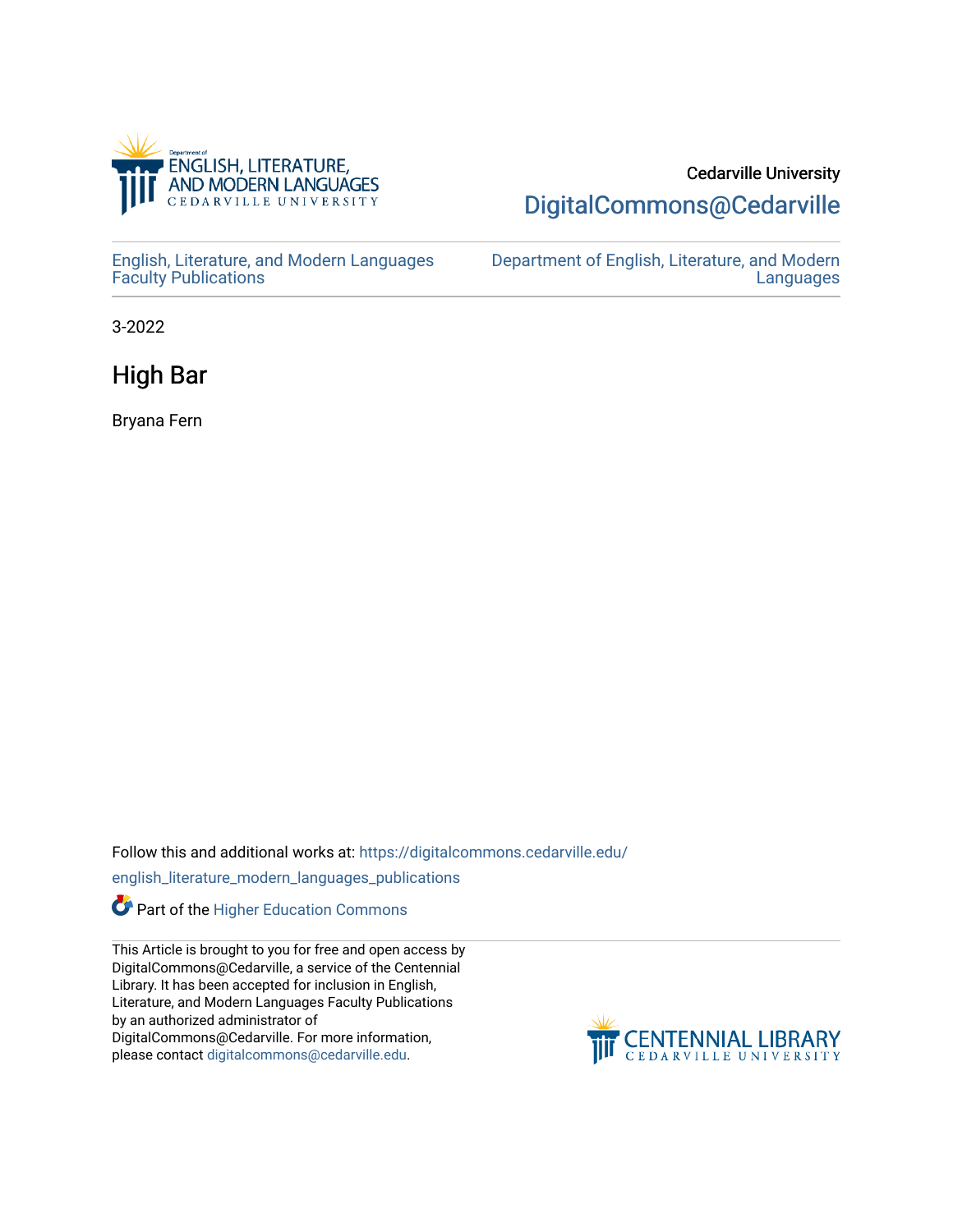### BY BRYANA FERN

Excellence is the goal for Cedarville students in every academic discipline. Whether it's creative nonfiction writers publishing in professional journals to earn the highest class grade or the nationally recognized Integrated Business Core requiring students to establish a fully operational business and generate profits to benefit local charities, students are called to aim high. Our School of Engineering and Computer Science is one more example of those high expectations saturating every major, from class projects to labs, competition teams, and senior design. That high bar is clearly established and our students consistently meet and exceed the standard.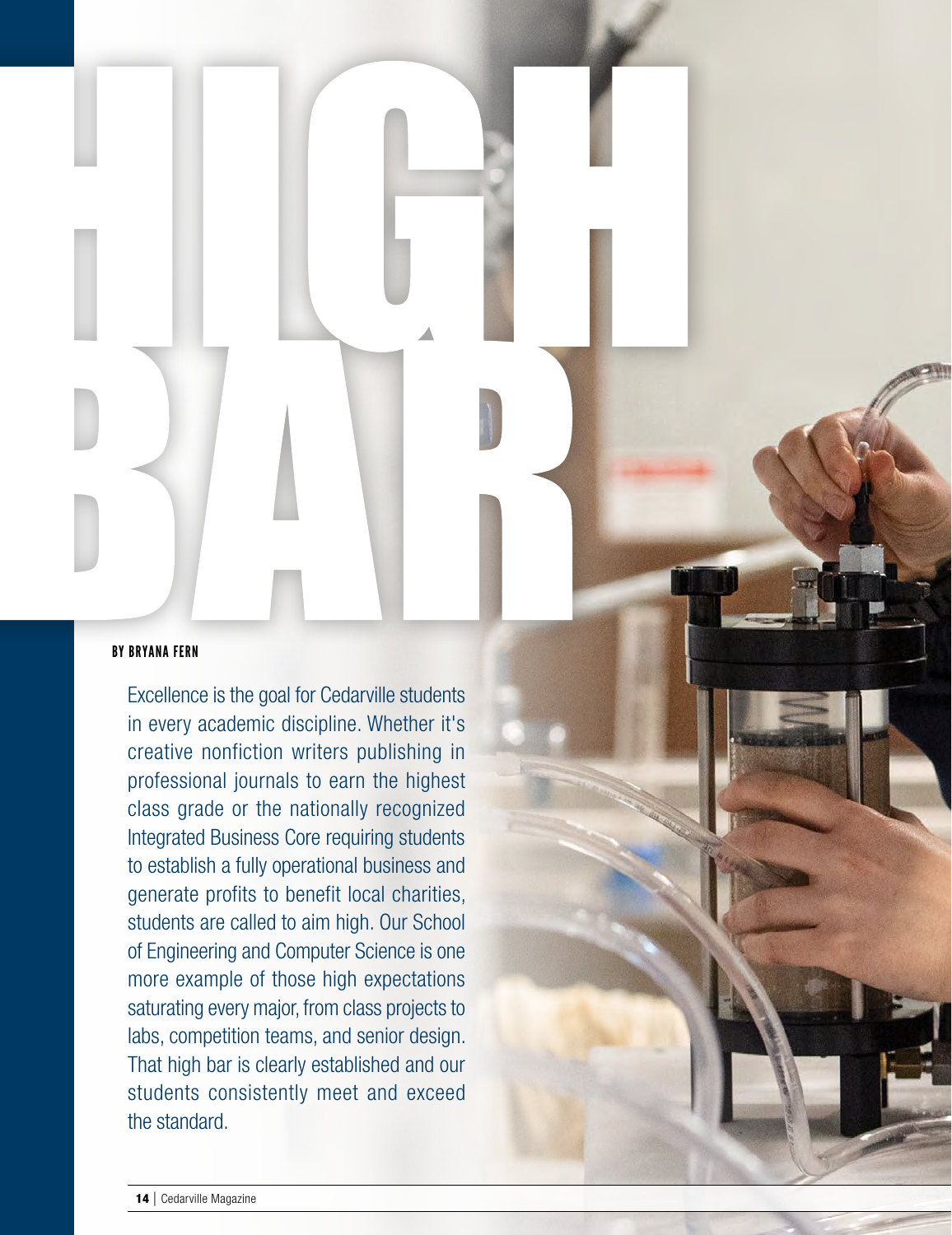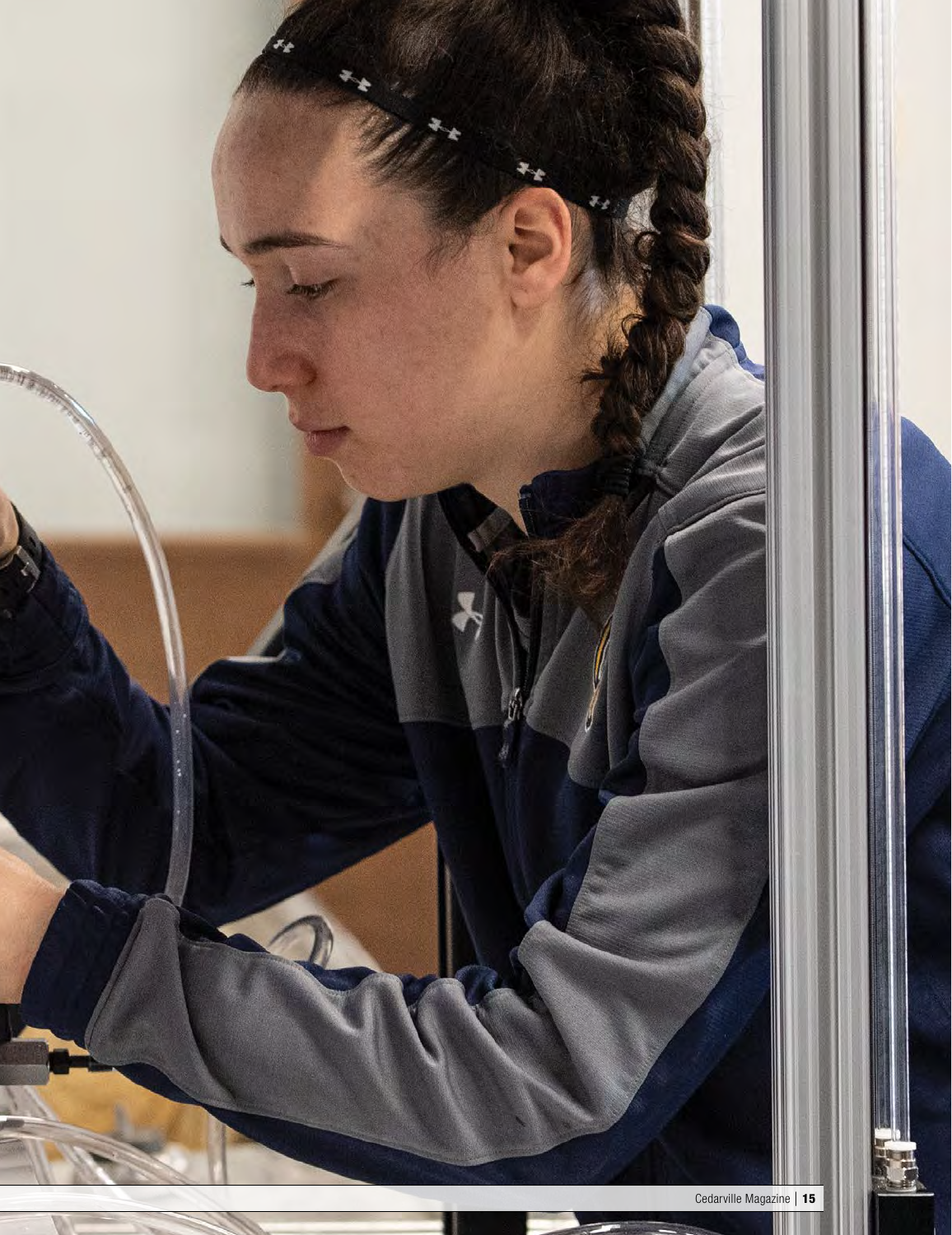

# HANDS-ON EXPERIENCE

Cedarville engineering competition teams match up against the best and brightest from the U.S. and around the globe. Robert Chasnov, Senior Professor of Engineering and Dean of the School of Engineering and Computer Science, noted that the pattern of top winnings in international competitions against the best engineering programs in the world over the last 30 years "says much about who we are and how we provide an opportunity for our students to be at their best."

Cedarville engineering students are pushing the boundaries of traditional technology and leading research and exploring the possibilities of future technology.

#### Traditional Technology

- § Supermileage Team with Larry Zavodney, Senior Professor of Mechanical Engineering, which was named 2020 and 2021 champions of the Society of Automotive Engineering Supermileage competition, and winner of the prototype vehicle design award for the 2020 Shell Eco-Marathon Americas and winner of the technical innovation award at the 2021 Shell Eco-Marathon Americas
- § Solar Boat with Tim Dewhurst, Senior Professor of Mechanical Engineering, which is a
- 12-time champion of Solar Splash: The World Championship of Solar Boating
- § Grassroots Motorsports Challenge Team with Jay Kinsinger, Associate Professor of Mechanical and Biomedical Engineering, which placed second in 2021 against teams that included Georgia Tech
- § Society of Automotive Engineers (SAE) Aero Design, which in its 2021 international contest in the Advanced class competed against teams from Georgia Tech, the University of Puerto Rico, Alexandria University (Egypt),

Universidad Nacional Autonoma de Mexico, Campus Ciudad de Mexico, Oklahoma University, and Michigan Tech University

#### Future Technology

- § NASA Student Launch project with Tom Ward, Associate Professor of Mechanical Engineering, which will compete this April against rocket teams from Purdue, Notre Dame, The Ohio State University, the United States Naval Academy, and the United States Air Force Academy in the 2022 NASA Student Launch in Huntsville, Alabama. As part of their preparation they have held multiple subscale launches and will have filed around 750 pages of documentation to NASA
- § Cyber Team with Seth Hamman, Associate Professor of Cyber Operations and Computer Science
- § Automated Golf Cart with Danielle (Scarpone) Fredette '12, Assistant Professor of Electrical and Computer Engineering
- § American Society for Engineering Education (ASEE) Robotics Team with Clint Kohl, Senior Professor of Computer Engineering

These projects prepare students with hands-on practice, demanding excellence, dedication, and plenty of sweat equity. Textbook explanations become real-world trial and error,

> where skill and expertise are developed and sharpened.

# GOING THE EXTRA SUPERMILE

Brianna Ice '22, team leader for the Supermileage team, said the chance to apply all the theory from class is the most rewarding aspect of the work. "Supermileage has helped

me to see how principles learned in the classroom apply to real life," she noted.

Like all the engineering teams and projects, Supermileage demands a high level of accuracy and commitment. Ice must